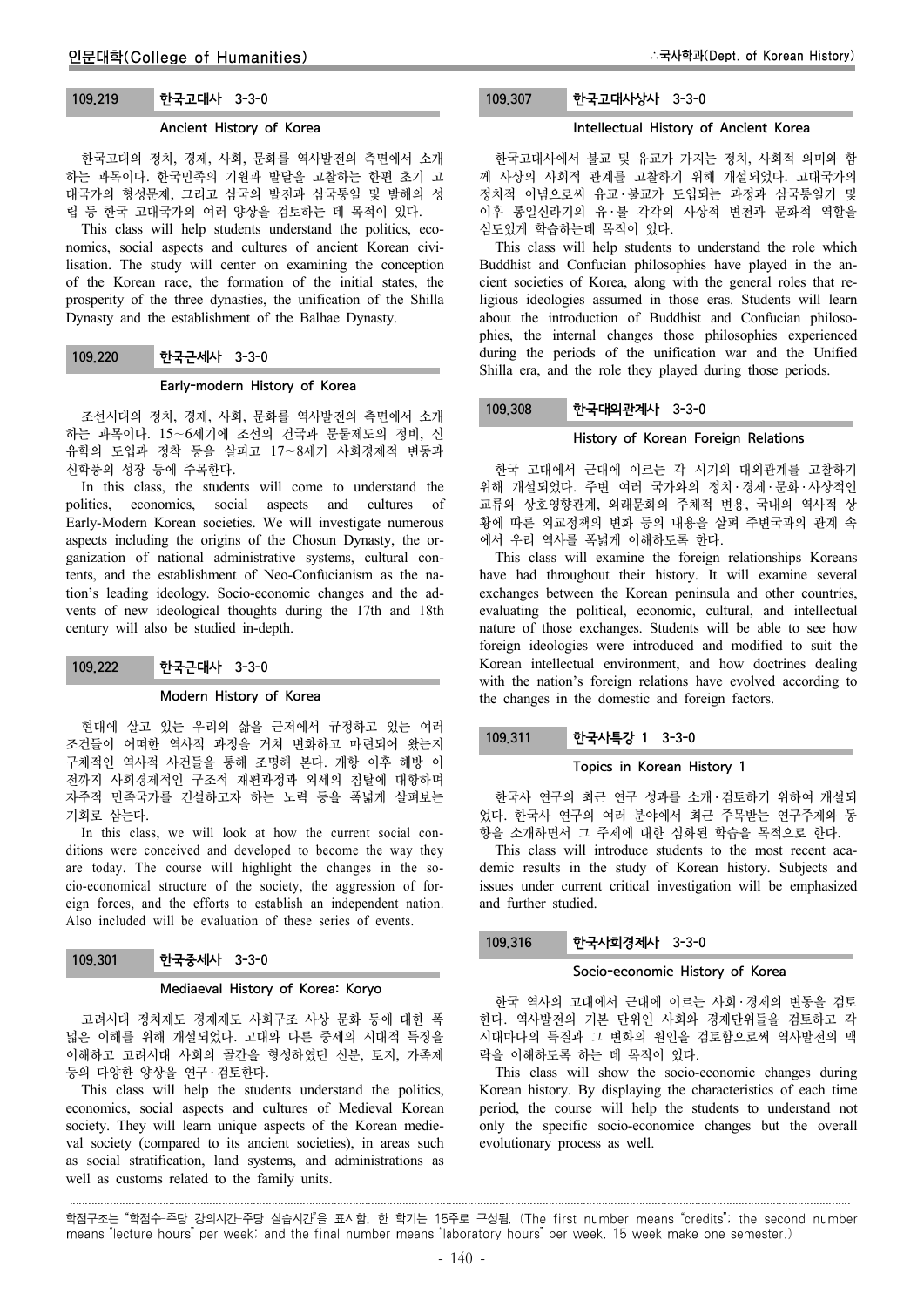## 109.317 한국현대사특강 3-3-0

# Topics in Contemporary History of Koera

1945년 해방 이후부터 오늘에 이르는 한국의 현대사를 보다 심층적으로 연구 ․ 검토하기 위하여 개설하였다. 해방과 한국전쟁으 로 인한 남북 분단, 70년대 이후의 경제성장과 권위적인 정치체제 의 변화 급속한 산업화에 따른 사회변동 등을 주제별로 분석함으 로써 현대에 대한 역사적 조망을 가능케 하는데 목적이 있다. 본 강의에서는 정치사나 경제사 이외에 문화사, 사회사, 지성사 등으 로 분야를 확장하거나 주제(쟁점)별 심화 학습을 시도할 것이고, 현대사 연구방법론과 사료분석, 사료비판 방법도 아울러 학습할 것이다.

This class will study the requirements for a proper historical material when it is to be fully approved. Basically but also widely being used text material samples will be selected, and the bibliographical, philological, historical characterstics of those materials will be closely examined, so that the students will have the opportunity to train themselves for future studies, by acquiring proper skills to handle historical materials. The student will be encouraged to concentrate their efforts upon the task of collecting and analyzing historical documents and other materials that reflect various aspects of the Korean modern and contemporary history. In this class, not only the political and economical issues, but also the cultural, social and intellectual issues will be further explored and examined, point by point. Research methodologies regarding venues which would be useful in addressing issues of Korean contemporary history, analysis of historical documents, and methods that should be employed in such analyses, will all be covered in the themes of the class.

### 109.318 한국근세사상사 3-3-0

### Korean Pre-modern Intellectual History

조선시대 신유학의 도입과 정착과정을 소개하여 성리학이 정치 ․ 경제 ․ 사회 등에서 지배적인 이념으로 기능하는 측면을 검토한다. 여말선초, 사회 변동기에 성리학이 주체적인 수용과정에서 조선시 대에 성리학적 질서로 재편되는 과정, 성리학이 지배 사상으로 한 계를 드러내며 새로운 사상을 모색하는 시기 등을 역사적인 관점 에서 이해하는데 목적이 있다.

This class will show students Neo-Confucianism's introduction to the Korean peninsula, and its establishment as the leading political, economic, and social ideology. It will also help students understand how Neo-Confucianism was introduced in the ending days of the Koryo Dynasty, how the ideology was transformed into a ruling philosophy for a nation, and how it was changed and later replaced by other new ideologies.

| 109,319B | 한국사논문쓰기 3-3-0 |  |
|----------|---------------|--|
|----------|---------------|--|

## Thesis Writing on Subjects of Korean History

한국사 논문의 작성에 필요한 실질적인 방법을 검토한다. 사료 의 수집, 이용과 해석, 역사 서술의 방법 및 그 철학적 문제 등을 연구함으로써, 한국사 논문작성을 위한 기본적 소양과 실제적인 기술을 익히는 데 목적이 두어진다.

This class will introduce students to research methods useful in writing dissertations with a historical subject. The course aims at improving student's ability to use and interpret textual material Students will also be exposed to philosophical issues related to historical writing. Basic and practical guidelines for writing a dissertation will be suggested.

### 109.321 한국사한문강독 3-3-0

## Classical Chinese Readings in Korean History

한국사의 기본 사료를 독해할 수 있는 능력을 배양하기 위해 개 설된 과목이다. 한국사의 기본적인 다양한 한문 자료를 독해함으로 써 한국사 연구자로서의 기본적인 자질을 배양하는 데 목적이 있다.

This class will help students achieve the primary skills required to translate basic text materials written in Chinese characters for future studies of Korean history.

## 109.325 한국사와 멀티미디어 3-3-0

## Multimedia Tools and Methods in Korean Historical Studies

한국사 연구는 전통적으로 문헌사료가 바탕이 되었지만, 이제 정보화 사회의 출현과 함께 다양한 멀티미디어 자료의 이용이 요 구되는 추세에 있다. 따라서 이 강의에서는 규장각에 소장된 역사 자료의 전산화, 프리젠테이션에 필요한 시청각 자료의 활용, 표 및 통계의 작성을 위한 전산 프로그램 실습, 금석문의 탁본 및 판독, 기타 콘텐츠의 제작 등을 다루고자 한다. 그럼으로써 장차 학생들 의 연구 및 발표 능력을 향상시키고, 아울러 사회에 진출했을 때 에 필요한 기술도 습득할 수 있는 기회를 제공하고자 한다.

Traditionally, Korean historical studies have been based upon the task of examining only documentary records, but considering the recent developments made in the area of information technology, it would only be natural for the historians to modify their formats of studies and research techniques to reflect such aspect of the current society. Several themes or tasks that have been established or enabled by the aforementioned IT development, and that would be included in the class sessions, are as follow: The task of transforming the historical resources currently in custody of the Gyujanggak Archives into a digitalized format, or the task of learning how to utilize visual texts effectively in presentation opportunities, how to deal with computer programs designed for creating tabular or statistic data, how to create a rubbed copy or to analyze and interpret copies made in that fashion, or to create other kinds of material for similar usages. The students will be provided with an opportunity to enhance their abilities of researching and also presenting their points of view, which would undoubtedly help them in their post-graduation lives.

## 109.326 한국상공업사 3-3-0

## Commerce and Industries in Korean History

조선시대 및 근대의 상공업사를 살펴봄으로써 한국역사에서의 상공업 발달을 검토한다. 특히 조선후기 근대를 지향하는 속에서 자수자강(自修自强) · 자력근대화(自力近代化)의 차원에서 이루어진 상공업 발달과 일제 강점하의 상공업 발달의 이해에 초점을 맞추 고자 한다. 이를 통해 조선∼일제시대까지의 역사적 경험이 해방 이후 산업화 정책과 어떻게 연결되는지를 이해하는 데 목적이 있다.

In this class, the process of Korean commercial and industrial developments that specifically took place during the Joseon dynasty period and also the modern era, will be examined. The commercial and industrial developments, which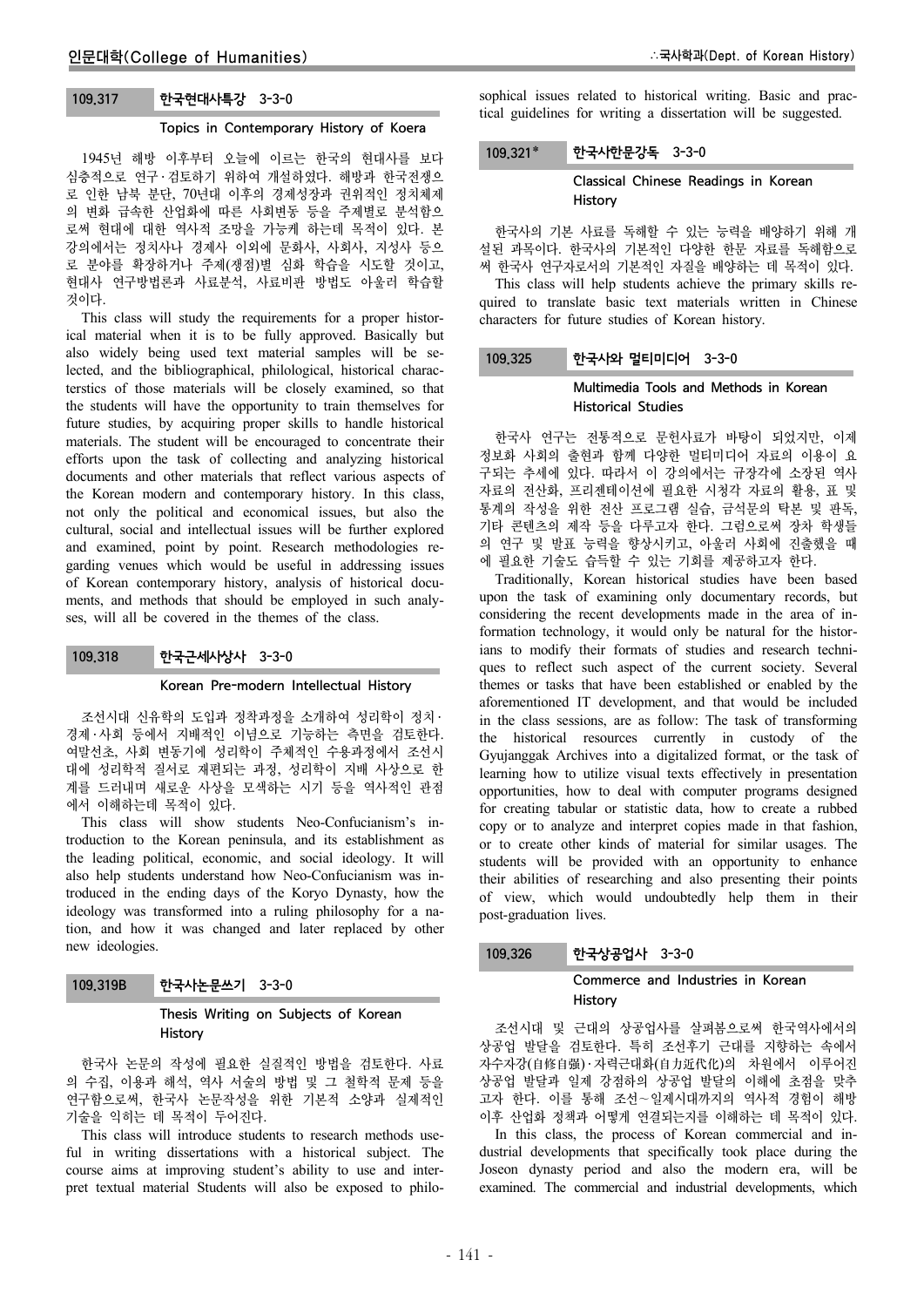reflected the hope for strengthening the country and achieving modern developments independently(a hope that was shared by many people at the time in the wake of the public's asking for the advent of modernization), will be particularly studied, and so will be other similar developments that occurred during the Japanese occupation period. The students will be provided with an opportunity to understand the nature of the historical experiences that were accumulated during those time periods, and will also come to see how such experiences were inherited to the later periods and continued in the form of industrial developments that happened in the post-liberation period.

# 109.327 한국사세미나 1 3-3-0

### Seminar in Korean History 1

고대 및 중세사의 특질을 심층적으로 이해하기 위하여 개설하 였다. 고대국가의 형성에서 통일신라를 거쳐 고려에 이르는 시기 를 대상으로 한정된 시기나 주제를 선택하여 심도 있게 학습하며, 각종 문헌사료와 금석문, 논문들을 통해 한국 고대사 및 중세사의 지식을 깊이 있게 하는데 목적이 있다. 또한 과학사나 예술사와 같은 특수사도 다루어 한국사 이해의 폭을 보다 넓게 하는데 도움 이 되도록 한다.

This class will provide the students with the opportunity to have a more in-depth understanding of the historic nature of ancient and medieval periods in Korean history. From the formation of ancient states, to the Unified Shilla dynasty period, and to the entire Goryeo dynasty period, specific time periods and relevant issues will be carefully selected and intensely examined. The students of this class will be encouraged to enrich their knowledge regarding the Korean ancient and medieval history, by having documentary records, epigraph materials and a variety of treatises at their disposal, and successfully using them. Also, other special themes such as science and arts, which had also prevailed throughout the Korean history, will be addressed as valid issues as well.

## 109.328 한국과학기술사 3-3-0

## Science and Technology in Korean History

고대부터 근현대 사회에 이르기까지 한국의 역사 속에 존재했 던 과학과 기술의 모습에 대한 전반적 고찰을 목표로 한다. 종래 한국의 과학기술에 대한 역사적 이해는 보편주의 적이고 목적론적 인 역사인식에 의해서 실제의 역사상과 상당히 거리가 있었던 것 이 우리의 현실이다. 수업 서두에 이와 같은 종래의 이해를 교정 할 수 있도록 한국의 과학기술을 어떻게 접근할 것인가에 대한 방 법론적 고찰을 충분히 진행한다. 필요한 경우 중국과 일본의 과학 사에 대한 선행 연구 성과도 모델연구로 고찰한다. 이후 종래의 잘못된 과학사 이해를 바로 잡아주는 연구 성과들을 시대 순으로 또는 분야별로 고찰하도록 한다. 고찰해 볼 분야는 기술 지식이나 천문역산, 그리고 의학 지식과 같은 자연에 대한 전문적인 지식 뿐 아니라, 자연에 대한 형이상학적인 자연철학적 지식들도 균형 적으로 다루게 될 것이다.

In this class, the students will be provided with an opportunity to have a general examination upon the scientific and technological developments that were made throughout the history of Korea, from the ancient days to the modern and contemporary periods. The previously established understanding of scientific and technological aspects of the Korean history that had already been established for years, was based more upon historical perspectives that preferred the

concept of universality and also upon goal-oriented sentiments, and as a result failed to correctly and effectively reflect the actual situations of those time periods in terms of science and technology. In the beginning stage of the class, the students will be encouraged to perceive these inherent problems of the earlier perspectives and to have a more balanced view upon the issues, through extensive methodology discussions regarding the matter of how we are going to approach the scientific and technological issues that suggested themselves throughout the history of Korea. If necessary, the Japanese and Chinese historical studies established in those areas will be consulted as well. After that, specific achievements that have surfaced periodically over the years and contributed to correcting the flawed nature of preceding studies will be examined in chronological order, or from areas to areas. The themes that will be examined throughout the class, will not only include technological details, astronomical readings and calculations, or even medical science, but also general knowledge of the nature based upon metaphysical and natural philosophies.

# 109.406 한국중세사상사 3-3-0

## Intellectual History of Mediaeval Korea

고려시대를 통하여 변화 · 발전하는 유교 및 불교 사상의 면모를 소개하기 위하여 개설하였다. 고려시대 전시기를 통괄하여 흐르는 유교와 불교의 통합노력을 중심으로 고려시대 사상의 특질을 이해 시키는데 그 목적을 둔다.

This class will show the changes which the Confucian and Buddhist philosophies went through during the medieval period of Korea. It will help students understand the specific thought patterns of the people of the Koryo dynasty, who put ongoing efforts into their intellectual cause of ultimately uniting those two leading ideologies to create a single grand belief system.

# 109.408 한국사특강 2 3-3-0

## Topics in Korean History 2

최근의 한국사 연구의 연구 성과를 소개 ․ 검토하기 위하여 개설 되었다. 한국사 연구의 최근 동향을 검토하는 동시에 한 주제에 대하여 세밀하고 심층적으로 연구함으로써 한국사 이해를 심화시 키는데 그 목적을 둔다.

This class will introduce students to the most recent academic results in the studies of Korean history. Subjects and issues under current critical investigation will be emphasized and further studied.

# 109.409 한국독립운동사 3-3-0

# History of National Independence Movements

일제의 지배로부터 벗어나기 위한 한국 독립 운동의 면모를 탐 구 ․ 소개하기 위하여 개설하였다. 독립운동을 하였던 개인, 단체 등의 사상적인 특징과 함께 한반도를 비롯하여 중국 및 동북아시 아일대에서 벌어졌던 항일투쟁의 역사를 검토함으로써 해방의 역 사적 동력을 이해시키는데 목적이 있다.

This class will examine various aspects of the Korean National Independence Movement, which sought liberation from Japanese imperial control. It will study the thoughts and philosophies of the personnel and resistance bodies in